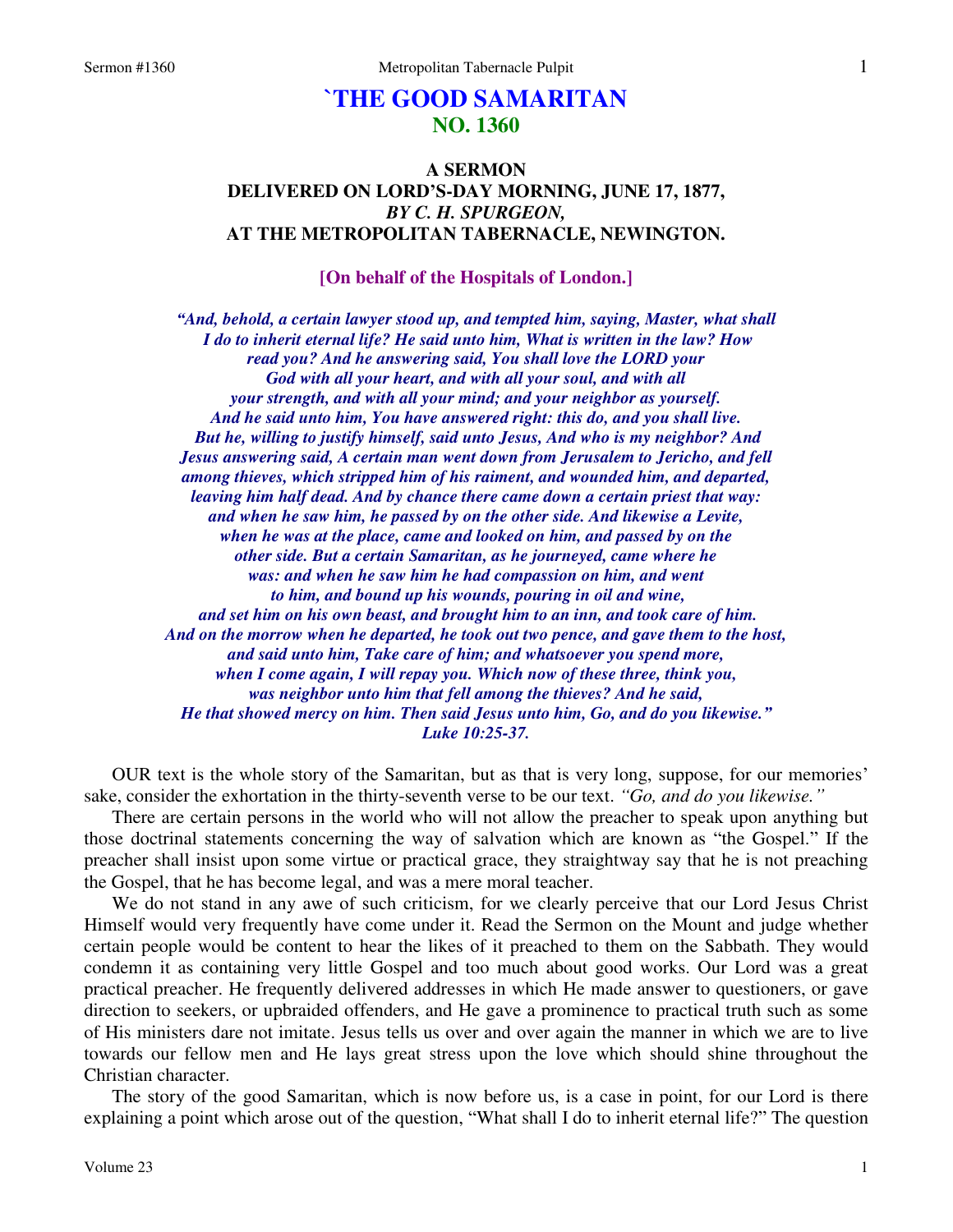is legal and the answer is to the point. But let it never be forgotten that what the law demands of us the Gospel produces in us. The law tells us what we ought to be and it is one object of the Gospel to raise us to that condition. Hence our Savior's teaching, though it be eminently practical, is always evangelical, even in expounding the law He has always a Gospel design.

Two ends are served by His setting up a high standard of duty. On the one, He slays the selfrighteousness which claims to have kept the law by making men feel the impossibility of salvation by their own works, and on the other hand, He calls believers away from all content with the mere decencies of life and the routine of outward religion, and stimulates them to seek after the highest degree of holiness—indeed, after that excellence of character which only His grace can give.

This morning I trust that though I keep very much to practical points, I shall be guided by the Spirit of holiness and shall not be guilty of legality, nor will any of you be led into it. I shall not hold up the love of our neighbor as a condition of salvation, but as a fruit of it. I shall not speak of obedience to the law as the road to heaven, but I shall show you the pathway which is to be followed by the faith which works by love.

Let us proceed to the parable at once.

**I.** Our first observation will be that THE WORLD IS VERY FULL OF AFFLICTION.

This story is but one among a thousand based upon an unhappy occurrence. "A certain man went down from Jerusalem to Jericho, and fell among thieves." He went upon a short journey and almost lost his life on the road. We are never secure from trouble. It meets us around the family hearth and causes us to suffer in our own persons or in those of the dearest relatives. It walks into our shops and countinghouses and tries us, and when we leave home, it becomes our fellow-traveler and communes with us on the road. "Although affliction comes not forth of the dust, neither does trouble spring out of the ground; yet man is born unto trouble, as the sparks fly upward."

Frequently the greater afflictions *are not occasioned by the fault of the sufferer*. Nobody could blame the poor Jew that when he was going down to Jericho about his business the thieves beset him and demanded his money, and that when he made some little resistance they wounded him, stripped him, and left him half dead. How could he be blamed? It was to him a pure misfortune.

Believe me, there is a great deal of sorrow in the world which does not arise out of the vice or folly of the persons enduring it—it comes from the hand of God upon the sufferer, not because he is a sinner above others, but for wise ends unknown to us. Now, this is the kind of distress which above all others demands Christian sympathy and the very kind which abounds in our hospitals. The man is not to blame for lying there beaten and bruised—those gaping wounds from which his life is oozing are not of his own inflicting, nor received in a drunken brawl or through attempting a foolhardy feat. He suffers from no fault of his own and therefore he has a pressing claim upon the benevolence of his fellow men.

Still, *very much distress is caused by the wickedness of others.* The poor Jew on the road to Jericho was the victim of the thieves who wounded him and left him half dead. Man is man's worst enemy. If man were but tamed to peace, the wildest beast in the world would be subdued, and if evil were purged from men's hearts, the major part of the ills of life would cease at once. The drunkard's wastefulness and brutality, the proud man's scorn, the oppressor's cruelty, the slanderer's lie, the trickster's cheat, the heartless man's grinding of the faces of the poor—these put together are the roots of almost all the poisonous weeds which multiply upon the face of the earth to our shame and sorrow.

If dominant sins could be taken away, as blessed be God they shall when Christ has triumphed through the world, much of human sorrow would be relieved. When we see innocent persons suffering as the result of the sin of others, our pity should be excited. How many there are of little children starving and pining into chronic disease through a father's drunkenness which keeps the table bare! Wives, too, who work hard themselves are brought down to pining sickness and painful disease by the laziness and cruelty of those who should have cherished them. Work-people, too, are often sorely oppressed in their wages and have to work themselves to death's door to earn a pittance. Those are the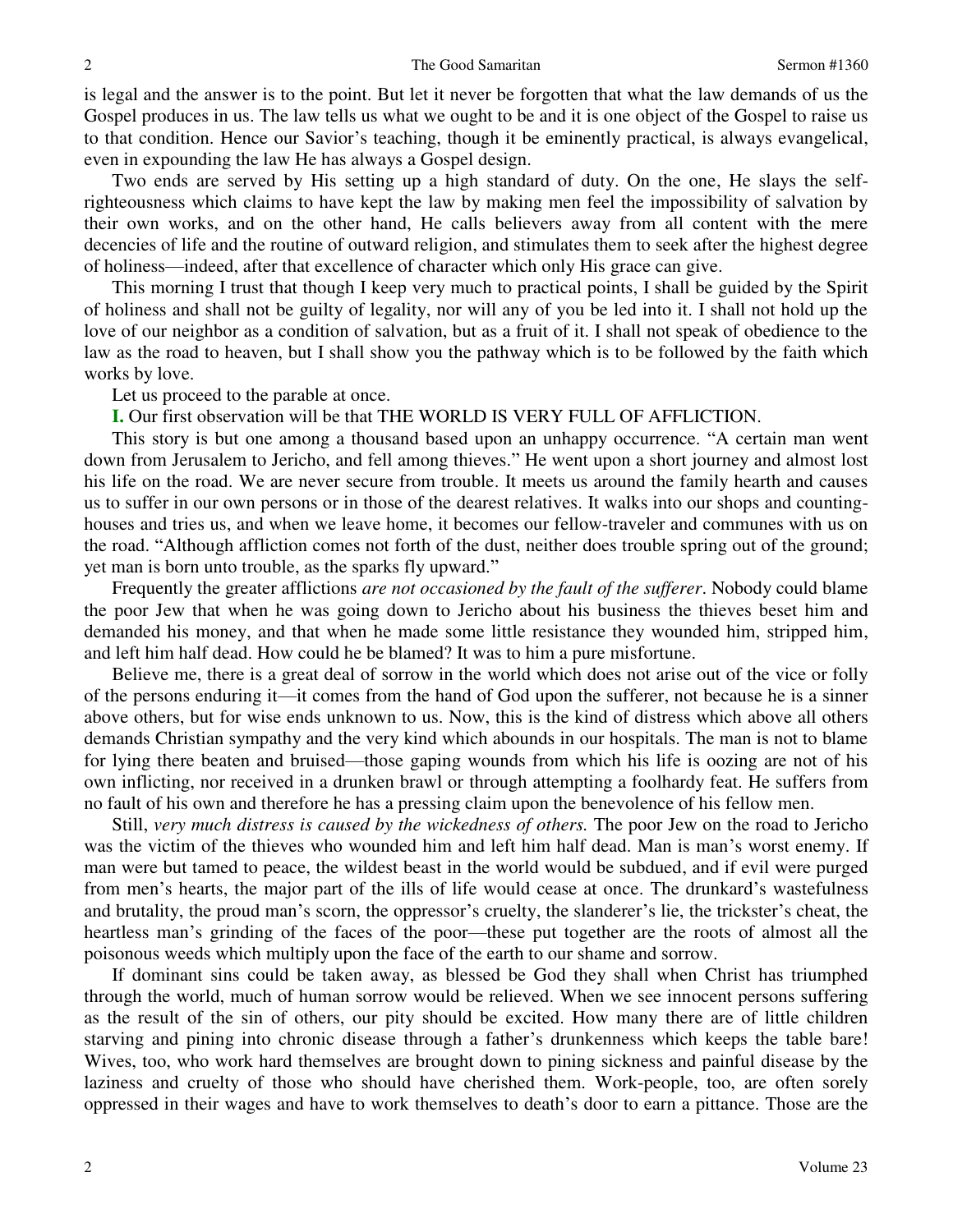people who ought to have our sympathy when accident or disease bring them to the hospital gates, "wounded and half dead."

*The man in the parable was quite helpless,* he could do nothing for himself. There he must lie and die—those huge wounds must bleed his very soul away unless a generous hand shall interfere. It is as much as he can do to groan. He cannot even dress his wounds, much less arise and seek shelter. He is bleeding to death among the pitiless rocks of the descent to Jericho and he must leave his body to be fed upon by kites and crows unless some friend shall come to his help.

When a man can help himself and does not, he deserves to suffer. When a man flings away opportunities by his idleness or self-indulgence, a measure of suffering ought to be permitted to him as a cure for his vices. But when persons are sick or injured and are unable to pay for the aid of the nurse and the physician, then is the time when true-hearted philanthropy should promptly step in and do its best. So our Savior teaches us here.

*Certain paths of life are peculiarly subject to affliction*. The way which led from Jerusalem to Jericho was always infested by robbers. Jerome tells us that it was called the "bloody way" on account of the frequent highway robberies and murders which were there committed. And it is not so long ago as to be beyond the memory of man that an English traveler met his death on that road, while even very recent travelers tell us that they have been either threatened or actually attacked in that particularly gloomy region—the desert which goes down to the city of palm trees.

So also in the world around us there are paths of life which are highly dangerous and fearfully haunted by disease and accident. Years ago there were many trades in which from want of precaution death slew its thousands. I thank God that sanitary and precautionary laws are better regarded and men's lives are thought to be somewhat more precious. Yet there are still ways of life which may each be called "the bloody way," pursuits which are necessary to the community, but highly dangerous to those who follow them.

Our mines, our railways, and our seas show a terrible roll of suffering and death. Long hours in illventilated workrooms are accountable for thousands of lives and so are stinted wages, which prevent a sufficiency of food from being procured. Many a needlewoman's way of life is truly a path of blood. When I think of the multitudes of our working people in this city who have to live in close, unhealthy rooms, crowded together in lanes and courts where the air is stagnant, I do not hesitate to say that much of the road which has to be trodden by the poor of London is as much deserving of the name of the way of blood as the road from Jerusalem to Jericho. If they do not lose their money it is because they never have it. If they do not fall among thieves, they fall among diseases which practically wound them and leave them half dead.

Now, if you have not to engage in such avocations, if your pathway does not lead you from Jerusalem to Jericho, but takes you, perhaps, full often from Jerusalem to Bethany, where you can enjoy the sweetnesses of domestic love and the delights of Christian fellowship, you ought to be very thankful, and be all the more ready to assist those who for your sakes, or for the benefit of society at large, have to follow the more dangerous roads of life. Do you not agree with me that such persons ought to be among the first to receive our Christian kindness? Such abound in our hospitals and elsewhere.

Let that stand. It is clear that there is a great deal of affliction in the world and much of it is of the sort which deserves to be succored at once.

**II.** Secondly, THERE ARE MANY WHO NEVER RELIEVE AFFLICTION.

Our Savior tells us of two at least who "passed by on the other side" and I suppose He might have prolonged the parable so as to have mentioned two dozen if He had chosen to do so, and even then He might have been content to mention but one good Samaritan, for I hardly think that there is one good Samaritan to two heartless persons. I wish there were, but I fear the good Samaritans are very few in proportion to the number who act the part of the priest and the Levite.

Now, notice who the persons were that refused to render aid to the man in distress.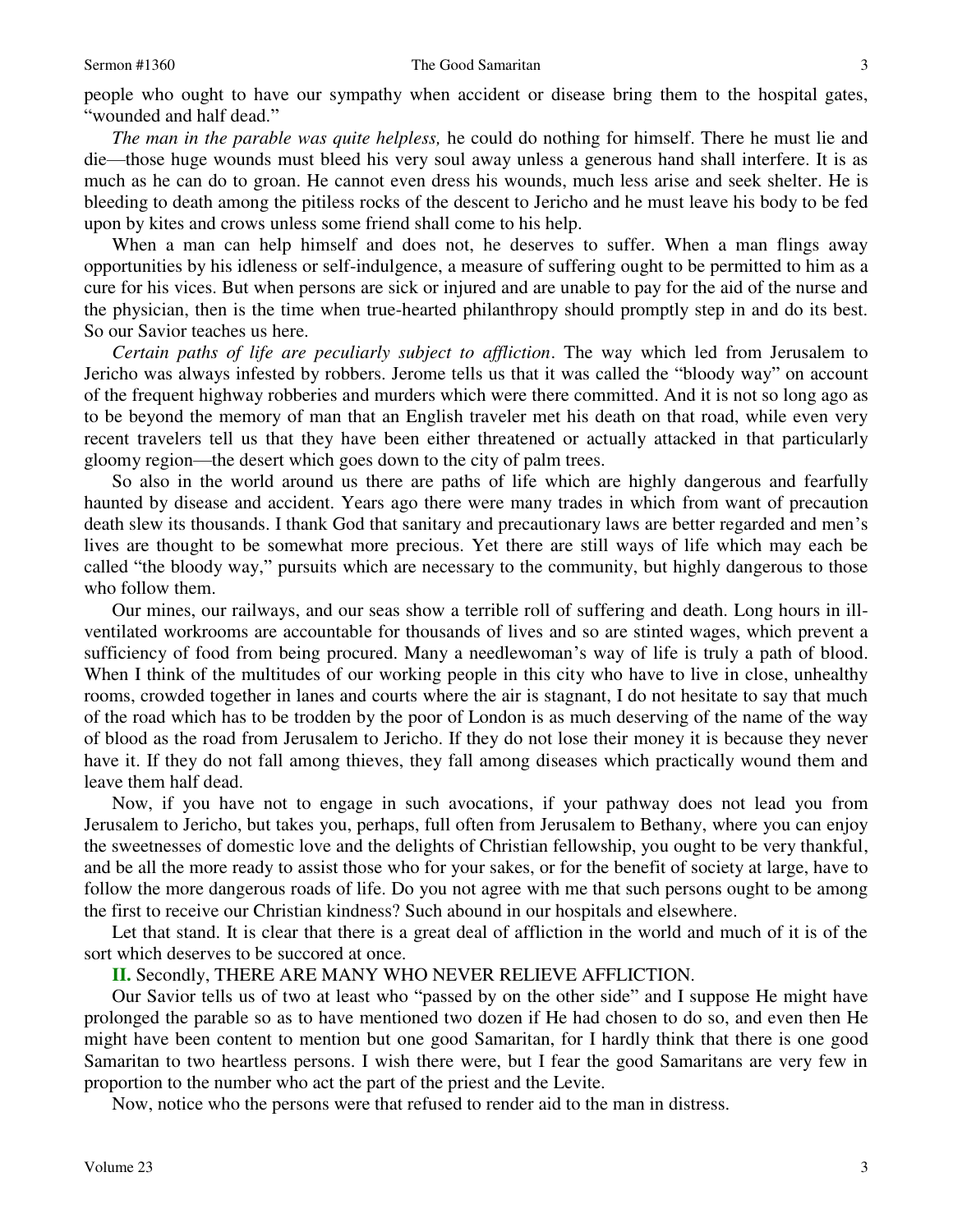First, they were *brought to the spot by God's providence on purpose to do so*. What better thing could the Lord Himself do for the poor man half dead than to bring some man to help him? An angel could not well have met the case. How could an angel, never wounded, understand binding up wounds and pouring in wine and oil? No, a man was wanted who would know what was necessary, who would with brotherly sympathy cheer the mind while doctoring the body.

In our English version we read, *"By chance* there came down a certain priest that way," but learned Greek scholars read it, *"By a coincidence."* It was in the order of divine providence that a priest should come first to this afflicted person, so that he might go and examine the case as a man of education and skill, and then when the Levite came afterwards, he would be able to carry on what the priest began and if one could not carry the poor man—the two might between them be able to bear him to the inn, or one might remain to guard him while the other ran for help. God brought them to this position, but they willfully refused the sacred duty which providence and humanity demanded of them.

Now, you that are wealthy are sent into our city on purpose that you may have compassion upon the sick, the wounded, the poor, and the needy. God's intent in endowing any person with more substance than he needs is that he may have the pleasurable office, or rather let me say, the delightful privilege, of relieving want and woe. Alas, how many there are who consider that store which God has put into their hands on purpose for the poor and needy to be only so much provision for their excessive luxury—a luxury which pampers them but yields them neither benefit nor pleasure.

Others dream that wealth is given them that they may keep it under lock and key, cankering and corroding, breeding covetousness and care. Who dares roll a stone over the well's mouth when thirst is raging all around? Who dares keep the bread from the women and the children who are ready to gnaw their own arms for hunger? Above all, who dares allow the sufferer to writhe in agony uncared for and the sick to pine into their graves unnursed? This is no small sin. It is a crime to be answered to the Judge when He shall come to judge the quick and dead. Those people who neglected the poor man were brought there on purpose to relieve him, even as you are, and yet they passed by on the other side.

They were both of them persons, too, who ought to have relieved him, because *they were very familiar with things which should have softened their hearts*. If I understand the passage, the priest was coming down from Jerusalem. I have often wondered which way he was going—whether he was going *up* to the temple and was in a hurry to be in time for fear of keeping the congregation waiting, or whether he had fulfilled his duty, and had finished his month's course at the temple and was going home.

I conclude that he was going from Jerusalem to Jericho, because it says, "By chance there came *down* a certain priest that way." Now to the metropolis it is always, "going up"—going *up* to London or *up* to Jerusalem, and as this priest was coming *down*, he was going to Jericho. It was quite literally going down, for Jericho lies very low. I conclude that he was going home to Jericho, after having fulfilled his month's engagements in the temple, where he had been familiar with the worship of the Most High, as near to God as man could be, serving amidst sacrifices and holy psalms and solemn prayers, and yet he had not learned how to make a sacrifice himself.

He had heard those prophetic words which say, "I will have mercy, and not sacrifice," but he was entirely forgetful of such teaching. He had often read that law, "You shall love your neighbor as yourself," but he regarded it not. The Levite had not been quite so closely engaged in the sanctuary as the priest, but he had taken his share in holy work and yet he came away from it with a hard heart.

This is a sad fact. They had been near to God, but were not like Him. Dear people, you may spend Sabbath after Sabbath in the worship of God, or what you think to be so, and you may behold Christ Jesus set forth visibly crucified among you, and themes which ought to turn a heart of stone to flesh may pass before your minds, and nevertheless, you may return into the world to be as miserly as ever and to have as little feeling towards your fellow men as before. It ought not to be so. I beseech you, suffer it not to be so in any case again.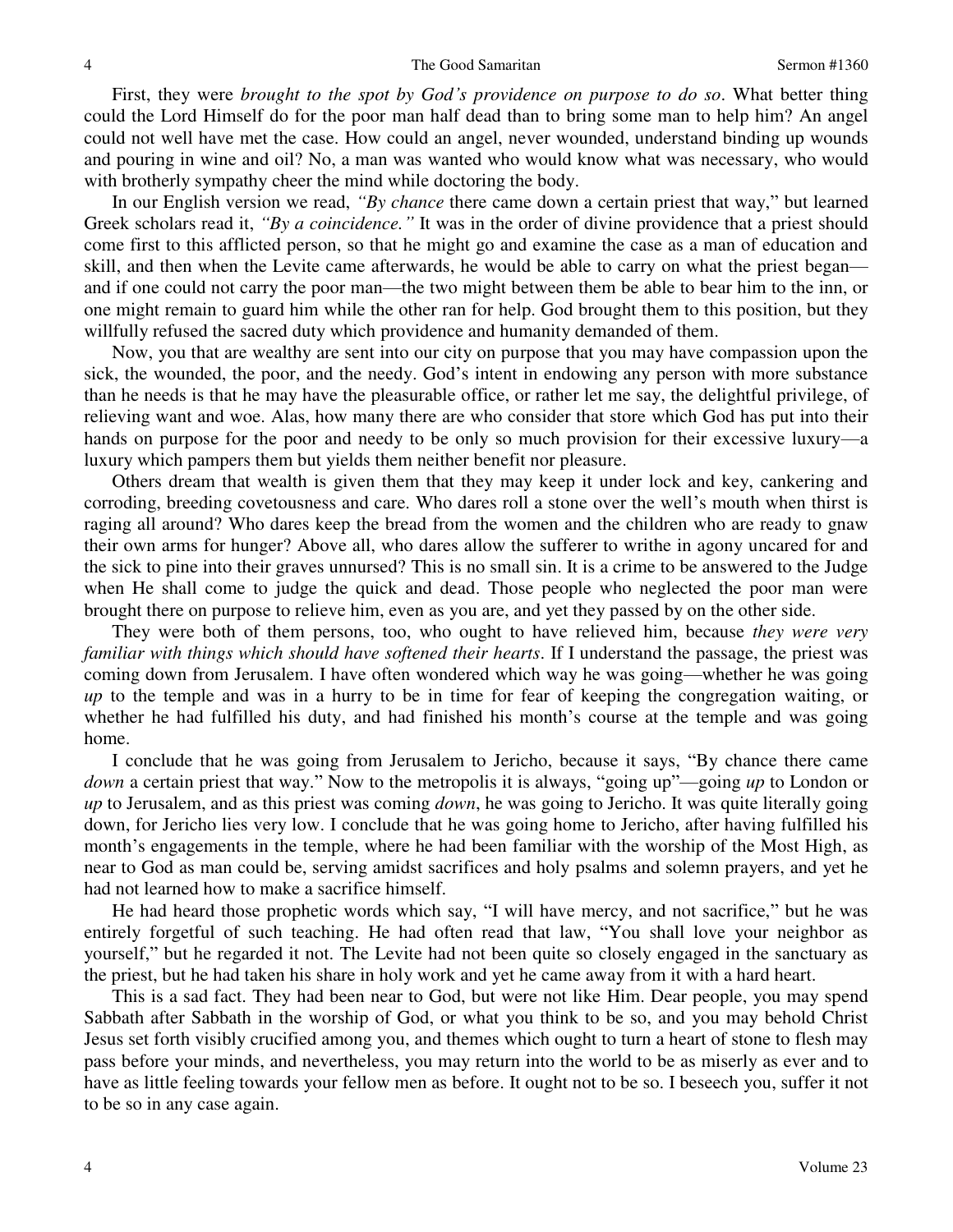#### Sermon #1360 The Good Samaritan

These two persons, moreover, were *bound by their profession to have helped this man,* for though it was originally said of the high priest, yet I think it could be said of any priest that he was taken from among men that he might have compassion. If anywhere there should be compassion towards men, it should be in the heart of the priest who is chosen to speak for God to men and for men to God. No stone should ever be found in his bosom. He should be gentle, generous-hearted, kindly, full of sympathy, and tenderness, but this priest was not so, nor was the Levite, who ought to have followed in his wake. And oh, you Christian ministers and all of you who teach in schools, or who undertake any service of Christian ministry—and you ought all to do so, for the Lord has made all His people to be priests unto Him—there ought to be in you from your very profession a readiness of heart towards kindliest actions for those who need them.

And there is one thing to be mentioned also against this priest and Levite that *they were very well aware of the man's condition*. They came close to him and saw his state. It is a narrow trackway down to Jericho and they were obliged to go almost over his wounded body. The first comer looked at him, but he hurried on. The second appears to have made a further investigation, to have had sufficient curiosity, at any rate, to begin to examine the state of the case, but his curiosity being satisfied, his compassion was not awakened and he hurried away.

Half the neglect of the sick poor arises from not knowing that there are such cases, but many remain willfully in ignorance and such ignorance is no available excuse. In the case of the hospitals for which we plead today, you do know that there are persons in them at this moment suffering, persons suffering grievously for no fault of their own, and you know that these need your aid. As I rode the other evening by that noble building on our side of the water, St. Thomas' Hospital, I could not help meditating upon what a mass of pain and suffering was gathered within those walls, but then I thanked God that it was within those walls where succor would be most surely rendered to it to the best of human ability. So you do know that there is poverty and sickness around you, and if you pass by on the other side you will have looked at it, you will have known about it, and on your heads will be the criminality of having left the wounded man unhelped.

*Yet the pair had capital excuses*. Both the priest and the Levite had excellent reasons for neglecting the bleeding man. I never knew a man refuse to help the poor who failed to give at least one admirable excuse. I believe there is no man on earth who wickedly rejects the plea of need who is not furnished with arguments that he is right—arguments eminently satisfactory to himself and such as he thinks should silence those who press the case.

For instance, the priest and Levite were both in a hurry. The priest had been away for a month at Jerusalem from his wife and dear children, and he naturally wanted to get home. If he lingered, the sun might be down—it was an awkward place to be after sundown and you could not expect him to be so imprudent as to stay in such a lone place with darkness coming on. He had spent a very laborious month in the temple. You do not know how exhausting he had found it to act as a priest for a whole month, and if you did you would not blame him for wanting to get home to enjoy a little rest.

Besides, he had promised to be home at a certain hour and he was a man of punctuality, and would by no means cause anxiety to his wife and children who would be looking from the housetop for him. A very excellent excuse was this, but he also felt that he really could not do much good. He did not understand surgery and could not bind up a wound to save his life. He shrank from it—the very sight of blood turned his stomach. He could not bring himself to go near a person who was so frightfully mangled. If he did try to bind up a wound, he felt he should be sure to make a muddle of it. If his wife had been with him, she could have done it, or if he had brought some plaster, liniment, or strapping, he would have tried his best, but as it was, he could do nothing.

The poor man, moreover, was evidently half dead and would be quite dead in an hour or two, and therefore it was a pity to waste time on a hopeless case. Then the priest was only one person and could not be expected to carry a bleeding man—and yet it would be idle to begin with the case and leave him there all night. True, He could almost hear the sound of the Levite's feet indeed, he hoped he was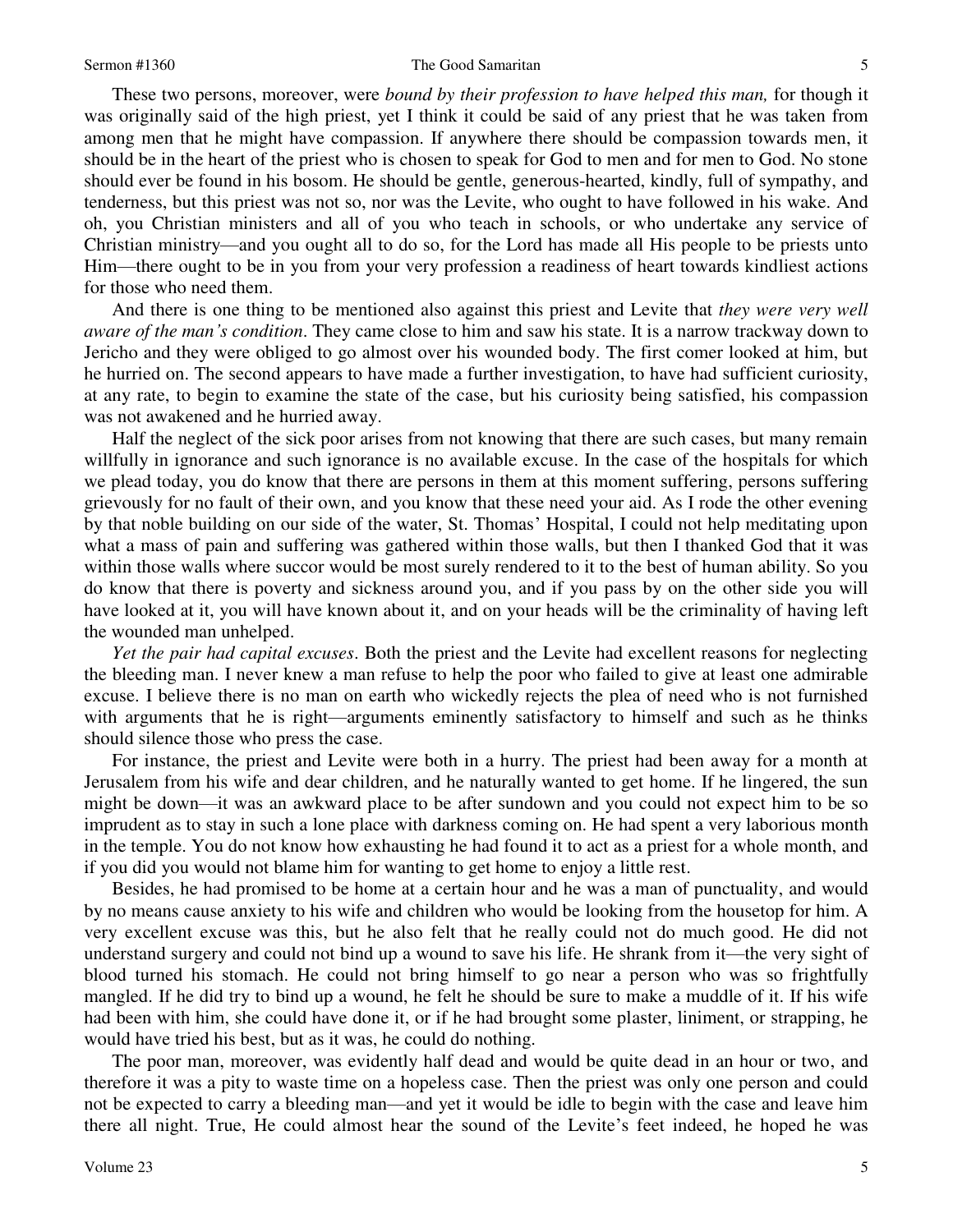coming up behind, for he felt very nervous at being alone with such a case. But then that was all the more reason for leaving the matter, since the Levite would be sure to attend to it.

Better still was the following line of excuse—you would not have a person stop in a place where another man had been half killed by thieves. The thieves might be back again—they were scarcely yet out of hearing even then—and a priest after a month's service ought to have some fees in his purse and it was important not to run the risk of losing the support of his family by stopping in a place which was evidently swarming with highwaymen. He might be wounded too, and then there would be two people half dead and one of them a valuable clergyman.

Really, philanthropy would suggest that you take care of yourself, as you could not possibly do any good to this poor man. And then the man might die and the person found near the body might be charged with the murder. It is always awkward to be found alone in a dark spot with the corpse of one who has evidently suffered from foul play. The priest might be taken up upon suspicion and did not all the principles of prudence suggest that the very best thing that he could do was to get out of the way as quickly as possible?

Moreover, he could pray for the man, you know, and he was glad to find that he had a tract with him which he would leave near him, and what with the tract and the prayer, what more could a good man be expected to do? With this pious reflection he hastened on his way. It is just possible also that he did not wish to be defiled. A priest was too holy a person to meddle with wounds and bruises. Who would propose such a thing? He had come from Jerusalem in all the odor of sanctity. He felt himself to be as holy as he could conveniently be and therefore he would not expose such rare excellence to worldly influences by touching a sinner. All these powerful reasons put together made him content to avoid trouble and leave the doing of kindness to others.

Now, this morning, I shall leave you to make all the excuses you like about not helping the poor and aiding the hospitals, and when you have made them, they will be as good as those which I have set before you. You have smiled over what the priest might have said, but if you make any excuses for yourselves whenever real need comes before you and you are able to relieve it, you need not smile over your excuses—the devil will do that—you had better cry over them, for there is the gravest reason for lamenting that your heart is hard toward your fellow creatures when they are sick, and perhaps sick unto death.

**III.** In the third place THE SAMARITAN IS A MODEL FOR THOSE WHO DO HELP THE AFFLICTED.

He is a model, first, if we notice *who the person was that he helped*. The parable does not *say* so, but it implies that the wounded man was a Jew and therefore the Samaritan was not of the same faith and order. The apostle says, "As we have opportunity, let us do good unto all men, especially unto them who are of the household of faith." This man was not of the household of faith, as far as the Samaritan's judgment went, but he was one of the "all men." The Jew and he were as much apart in religious sympathy as they well could be. Ay, but he was a man, whether he was a Jew or not, he was a man—a wounded, bleeding, dying man, and the Samaritan was another man, and so one man felt for another man and came to his aid.

Do not ask whether a sick man believes in the thirty-nine articles or the Westminster Assembly's catechism. Let us hope that he is sound in the faith, but if he is not, his wounds need staunching just as much as if he held a perfect creed. You need not inquire whether he is a sound Calvinist, for an Arminian smarts when he is wounded. A Churchman feels as much pain as a Dissenter when his leg is broken and an infidel needs nursing when he is crushed in an accident. It is as bad for a man to die with a heterodox creed as with the orthodox faith. Indeed, in some respects it is far worse and therefore we should be doubly anxious for his cure. We are to relieve real distress irrespective of creed, as the Samaritan did.

Moreover, the Jews were great haters of the Samaritans and no doubt this Samaritan might have thought, "If I were in that man's case, he would not help me. He would pass me by and say, 'It is a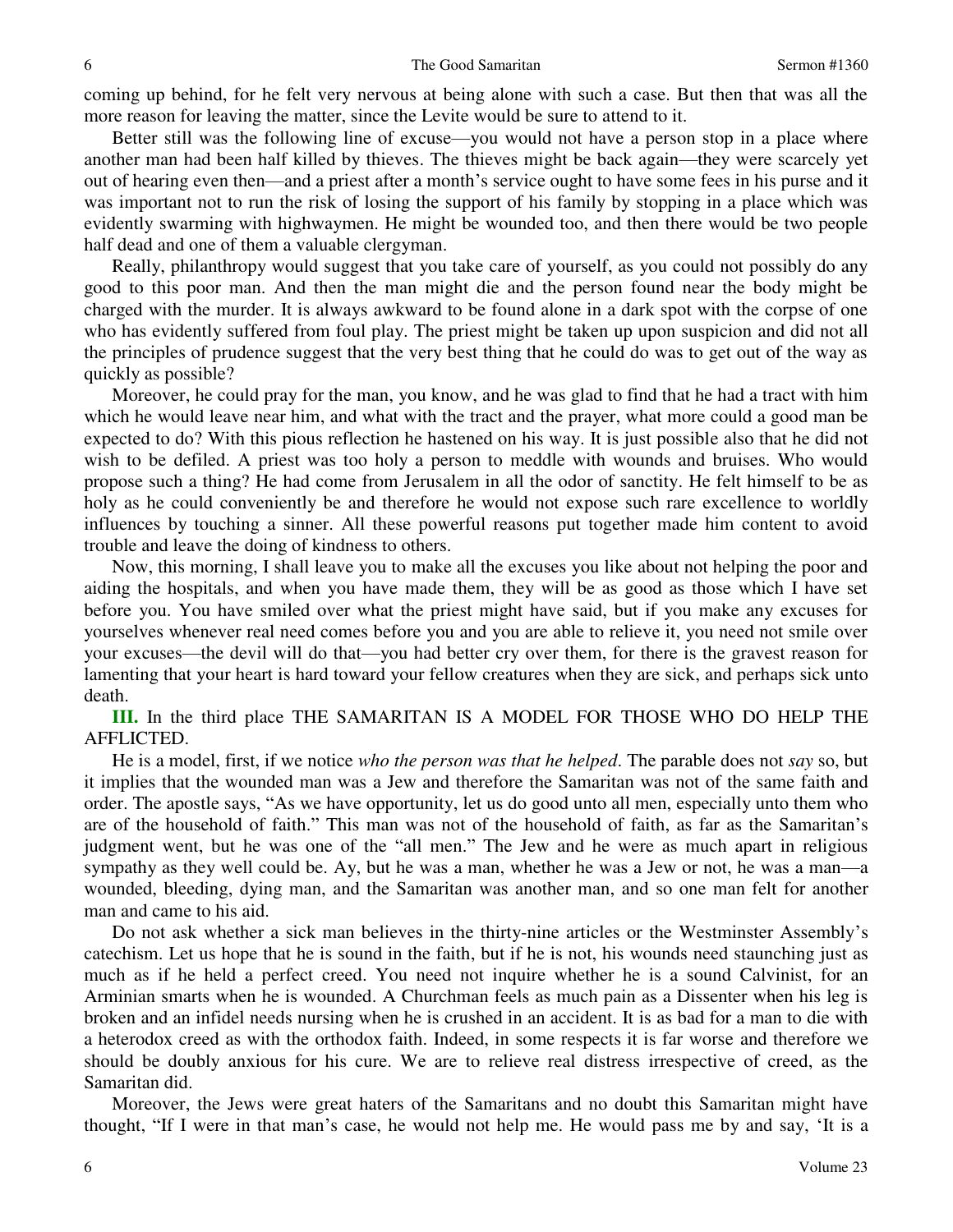Samaritan dog, let him be accursed.'" The Jews were accustomed to curse the Samaritans, but it did not occur to the good man to remember what the Jew would have said. He saw him bleeding and he bound up his wounds. Our Savior has not given us for a golden rule, "Do you to others as others would do to you," but "as you would they should do to you." The Samaritan went by that rule and though he knew of the enmity in the Jewish mind, he felt that he must heap coals of fire upon the wounded man by loving help—therefore he went straight away to his relief. Perhaps at another time the Jew would have put off the Samaritan and refused even to be touched by him, but the tender-hearted sympathizer does not think of that. The poor man is too sick to hold any crotchets or prejudices and when the Samaritan bends over him and pours in the oil and wine, he wins a grateful glance from the son of Abraham.

That poor wounded man was one who *could not repay him*. He had been stripped of all that he had, even his garments were taken from him, but charity does not look for payment, else were it no charity at all. The man was a *total stranger* too. The Samaritan had never seen him before. What did that matter? He was a man and all men are akin. "God has made of one blood all nations that dwell upon the face of the earth." The Samaritan felt that touch of nature which makes all men kin and he bent over the stranger and relieved his pains.

He might have said, "Why should *I* help? He has been *rejected by his own people*—the priest and the Levite have left him—his first claim is upon his own countrymen." So have I known some say, "These persons have no claim. They ought to go to their own people." Well, suppose they have gone and failed? Now comes your turn. And what the Jew would not do for the Jew, let the Samaritan do, and he shall be blessed in the deed. He had been neglected by the officials and neglected by the saints—the best, or those who ought to be the best, the priest and the Levite had deserted him and left him to die. The Samaritan is neither saint nor official, but yet he steps in to do the deed. Oh, Christian brethren, take care that you are not put to shame by this Samaritan.

He is a model to us, next, in *the spirit in which he did his work.* He did it without asking questions. The man was in need, he was sure of that, and he helped him at once, doing so without hesitation and made no compact nor agreement with him, but at once proceeding to pour in the oil and wine. He did it without attempting to shift the labor from himself to others. Charity nowadays means that A asks B to help him and B, in his wonderful charity, does him the great favor of sending him on to C. That is to say, the common run of benevolent persons nowadays put their hands but seldom into their own purses, but send people on to a few individuals who find cash for all. It seems to me to be a very mean way of getting rid of a case by saving your own pocket and passing the applicant on to another who is no better off than yourself, but far more generous. The Samaritan was personally benevolent, and therein he is a mirror and model to us all.

He did it without any selfish fear. The thieves might have been upon him, but he cared nothing for thieves when a life was in danger. Here is a man in want and the man must be relieved, thieves or no thieves, and he does it. He does it with self-denial, for he finds oil and wine, and money at the inn, and everything, though he was by no means a rich man, for he gave two pence—a larger sum than it looks, but still a small sum. He did not fling his alms about because he was rich. He is not said to have given a handful of pence, but two, for he had to count his pence as he expended them. It was a poor Samaritan who did this rich and noble act. The poorest can help the poor, even those who feel distress themselves may manifest a generous Christian spirit and give their services. Let them do so as they have opportunity.

This man helped his poor neighbor with great tenderness and care. He was like a mother to him. Everything was done with loving thought and with whatever skill he possessed. He did the best he could. Brethren, let what we do for others always be done in the noblest style. Let us not treat the poor like dogs to whom we fling a bone, nor visit the sick like superior beings who feel that they are stooping down to inferiors when they enter their rooms, but in the sweet tenderness of real love, learned at Jesu's feet, let us imitate this good Samaritan.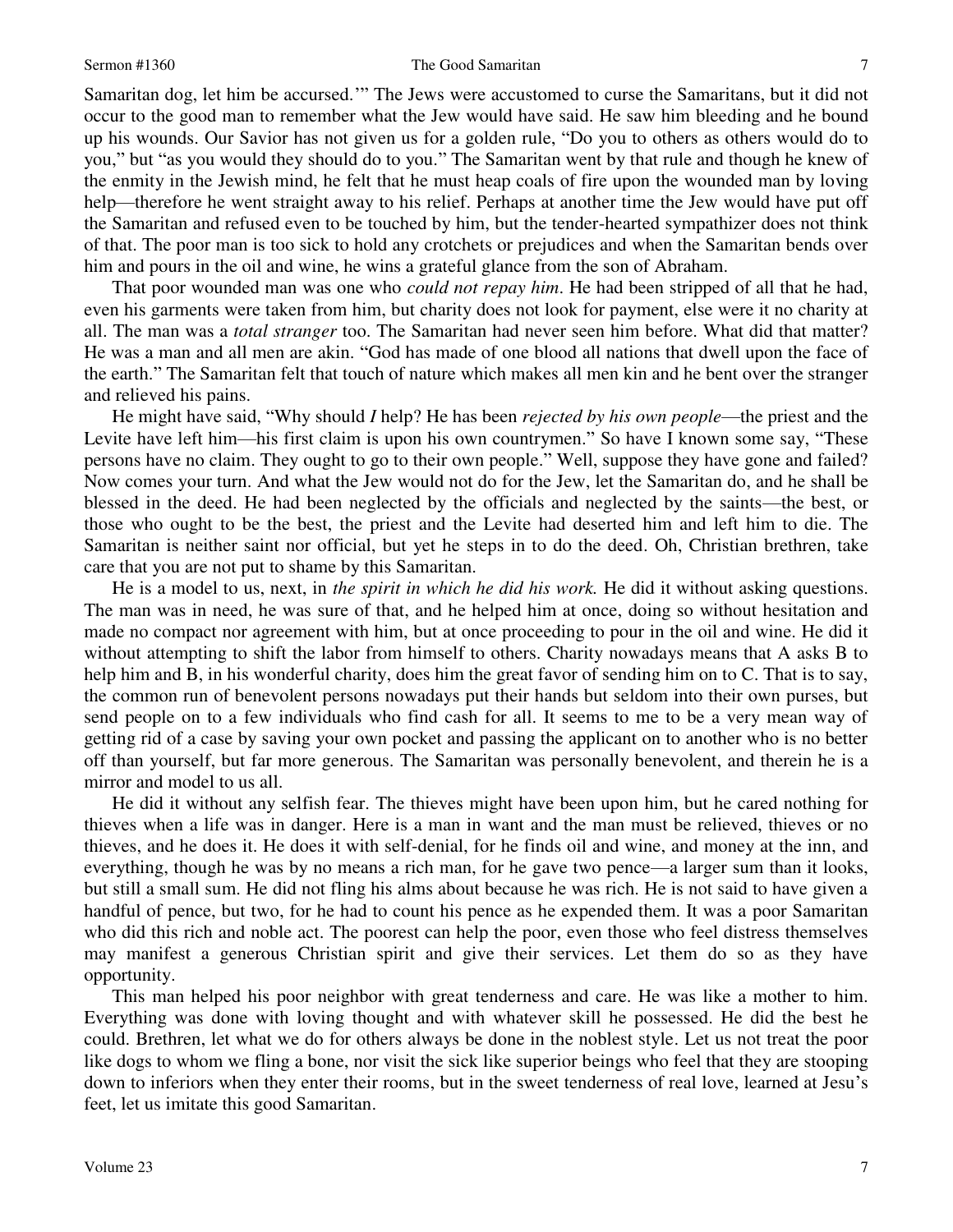But *what did he do?* Well, first, he came to where the sufferer was and put himself into his position. Then he put forth all his skill for him and bound up his wounds, no doubt tearing his own garment to get the bands with which to bind up the wound. He poured in oil and wine, the best healing mixture that he knew of, and one which he happened to have with him. He then set the sick man on his mule and of course he had to walk himself, but this he did right cheerfully, supporting his poor patient as the mule proceeded.

He took him to an inn, but he did not leave him at the caravanserai and say, "Anybody will take care of him now," but he went to the manager of the establishment and gave him money, and said, "Take care of him." I admire that little sentence, because it is first written, "He took care of him," and next he said, "Take care of him." What you do yourself you may exhort other people to do. He said, "I leave this poor man with you, pray do not neglect him. There are a great many people in the inn, but take care of him." "Is he a brother of yours?" "No, I never saw him before." "Well, are you at all under obligation to him?" "No!—Yes, yes, I feel under obligation to everybody that is a man. If he wants help, I am obliged to help him." "Is that all?" "Yes, but do take care of him. I feel a great interest in him."

The Samaritan did not cease till he had gone through with his kindness. He said, "This money may not be sufficient, for it may be a long time before he is able to move. That leg may not soon heal, that broken rib may need long rest. Do not hurry him away, let him stop here, and if he incurs additional expense, I will be sure to pay it when I come back from Jerusalem again." There is nothing like the charity which endures even to the end. I wish I had time to enlarge on all these things, but I cannot do so. Exhibit them in your lives and you will best know what they mean. Go and do likewise, each one of you, and thus reproduce the good Samaritan.

**IV.** But now, fourthly, WE HAVE A HIGHER MODEL than even the Samaritan—our Lord Jesus Christ.

I do not think that our divine Lord intended to teach anything about Himself in this parable, except so far as He is Himself the great exemplar of all goodness. He was answering the question, "Who is my neighbor?" and He was not preaching about Himself at all. There has been a great deal of straining of this parable to bring the Lord Jesus and everything about Him into it, but this I dare not imitate.

Yet by analogy we may illustrate our Lord's goodness by it. This is a picture of a generous-hearted man who cares for the needy, but the most generous-hearted man that ever lived was the Man of Nazareth and none ever cared for sick and suffering souls as He has done. Therefore, if we praise the good Samaritan, we should much more extol the blessed Savior, whom His enemies called a Samaritan and who never denied the charge, for what cared He if all the prejudice and scorn of men should vent itself on Him?

Now, brethren, our Lord Jesus Christ has done better than the good Samaritan, because our case was worse. As I have already said, the wounded man could not blame himself for his sad estate—it was his misfortune, not his fault, but you and I are not only half dead, but altogether dead in trespasses and sins, and we have brought many of our ills upon ourselves. The thieves that have stripped us are our own iniquities. The wounds which we bear have been inflicted by our own suicidal hands. We are not in opposition to Jesus Christ as the poor Jew was to the Samaritan from the mere force of prejudice, but we have been opposed to the blessed Redeemer by nature—we have, from the first, turned away from Him. Alas, we have resisted and rejected Him.

The poor man did not put his Samaritan friend away, but we have done so to our Lord. How many times have we refused Almighty love! How often by unbelief have we pulled open the wounds which Christ has bound up! We have rejected the oil and wine which in the Gospel He presents to us. We have spoken evil of Him to His face and have lived even for years in utter rejection of Him, and yet in His infinite love He has not given us up, but He has brought some of us into His church, where we rest as in an inn, feeding on what His bounty has provided. It was wondrous love which moved the Savior's heart when He found us in all our misery and bent over us to lift us out of it, though He knew that we were His enemies.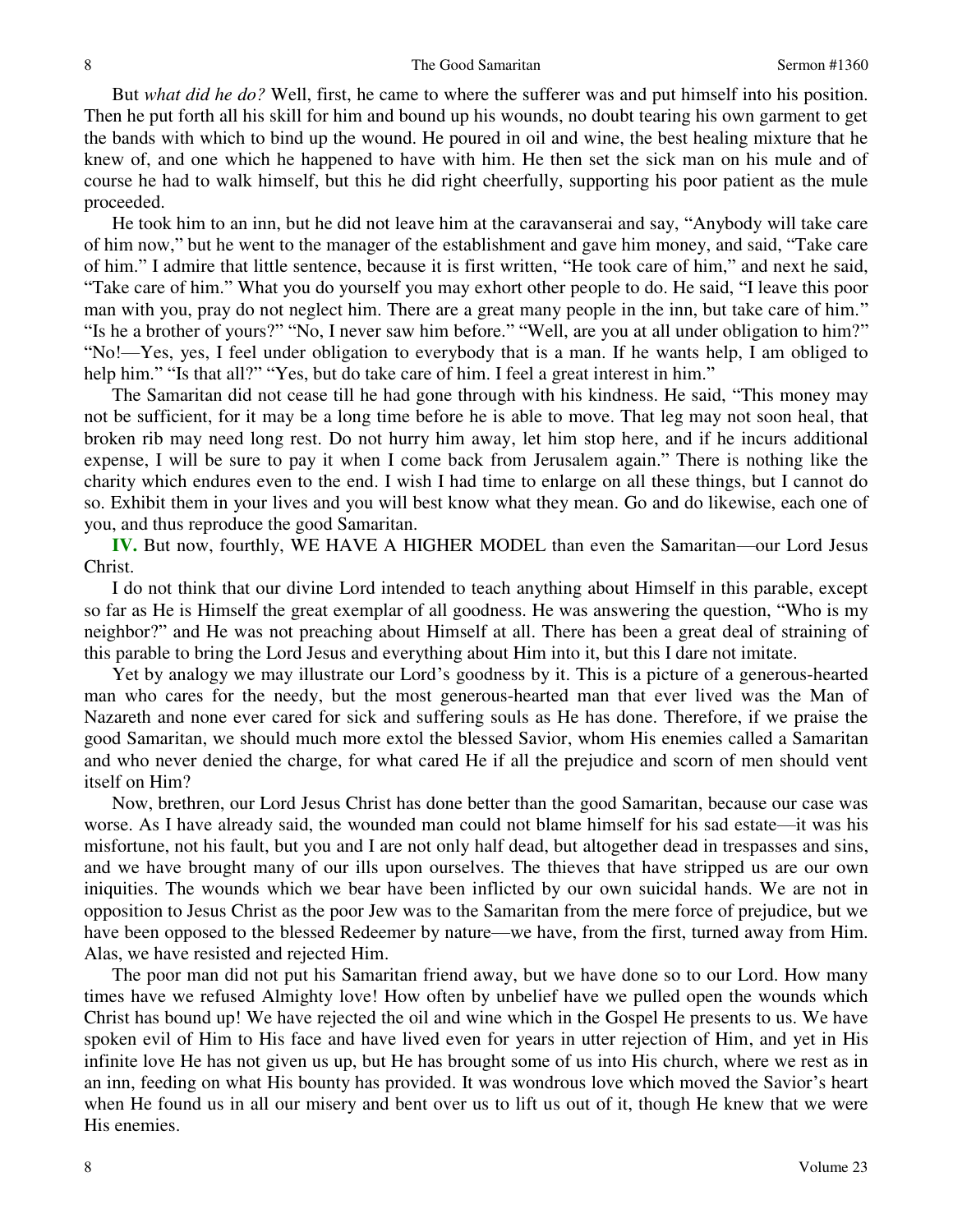#### Sermon #1360 The Good Samaritan

The Samaritan was akin to the Jew because he was a man, but our Lord Jesus was not originally akin to us by nature. He is God, infinitely above us, and if He were "found in fashion as a man" it was because He chose to be so. If He journeyed this way, *via* Bethlehem's manger, down to the place of our sin and misery, it was because His infinite compassion brought Him there. The Samaritan came to the wounded one because in the course of business he was led there, and being there, he helped the man. But Jesus came to earth on no business but that of saving us, and He was found in our flesh that He might have sympathy with us. In the very existence of the man Christ Jesus you see the noblest form of pity manifested.

And being here, where we had fallen among robbers, He did not merely run risks of being attacked by thieves Himself, but He was attacked by them—He was wounded, He was stripped, and not half dead was He, but altogether dead, for He was laid in the grave. He was slain for our sakes, for it was not possible for Him to deliver us from the mischief which the thieves of sin had worked upon us except by suffering that mischief in His own person—and He did suffer it that He might deliver us.

What the Samaritan gave to the poor man was generous, but it is not comparable to what the Lord Jesus has given to us. He gave him wine and oil, but Jesus has given His heart's blood to heal our wounds, "He loved us and gave himself for us." The Samaritan *lent* himself with all his care and thoughtfulness, but Christ *gave* Himself even to the death for us. The Samaritan gave two pence, a large amount out of his slender store, and I do not depreciate the gift, but "He that was rich for our sakes became poor that we through his poverty might be rich." Oh, the marvelous gifts which Christ has bestowed upon us! Who is he that can reckon them! Heaven is among those blessings, but His own self is the chief boon.

The Samaritan's compassion did but show itself for a short time. If he had to walk by the side of his mule, it would not be for many miles, but Christ walked by the side of us, dismounted from His glory, all through His life. The Samaritan did not stop long at the inn, for he had his business to attend to and he very rightly went about it, but our Lord remained with us for a lifetime, even till He rose to heaven yea, He is with us even now, always blessing the sons of men.

When the Samaritan went away, he said, "Whatsoever you spend more I will repay you." Jesus has gone up to heaven and He has left behind Him blessed promises of something to be done when He shall come again. He never forgets us. The good Samaritan, I dare say, thought very little of the Jew in later years. Indeed, it is the mark of a generous spirit not to think much of what it has done. He went back to Samaria and minded his business and never told anybody, "I helped a poor Jew on the road." Not he. But of necessity our Lord Jesus acts differently, for because we have a constant need, He continues to care for us and His deed of love is being done, and done, and done again upon multitudes of cases and will always be repeated so long as there are men to be saved, a hell from which to escape, and a heaven to win.

I have thus set before you the highest example and I shall conclude when I have said two things. *Judge yourselves*, all you my hearers, if you are hoping for salvation by your own works. Look to what you must be throughout an entire life if your works are to save you. You must love God with all your heart and soul and strength, and your neighbor in this Samaritan's fashion, even as yourself, and both of these without a single failure. Have you done this? Can you hope to do it perfectly? If not, why do you risk your souls in this frail skiff, this leaky, sinking craft of your poor works, for you will never get to heaven therein.

Lastly, you who are Christ's people are saved and you are not going to do these things in order to save yourselves. The greater Samaritan has saved you—Jesus has redeemed you, brought you into His church, put you under the care of His ministers, bidden us take care of you, and promised to reward us if we do so in the day when He comes. *Seek, then, to be true followers of your Lord* by practical deeds of kindness and if you have been backward in your gifts to help either the temporal or the spiritual needs of men, begin from this morning with generous hearts and God will bless you. O divine Spirit, help us all to be like Jesus. Amen.